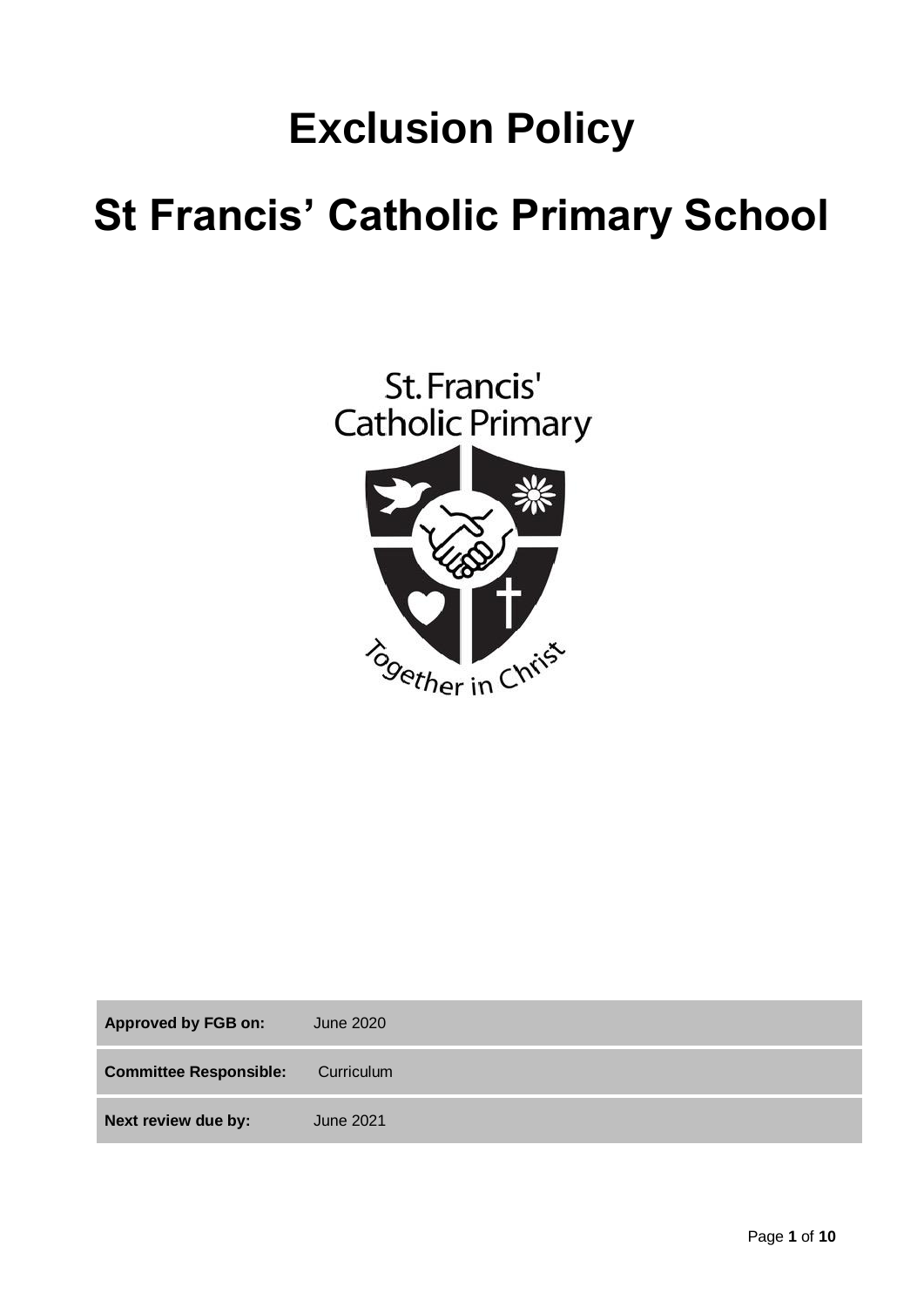# **Aims**

Our school aims to ensure that:

- The exclusions process is applied fairly and consistently
- $\geq$  The exclusions process is understood by governors, staff, parents and pupils
- > Pupils in school are safe and happy
- Pupils do not become NEET (not in education, employment or training)

# **2. Legislation and statutory guidance**

This policy is based on statutory guidance from the Department for Education: Exclusion from [maintained schools, academies and pupil referral units \(PRUs\) in England.](https://www.gov.uk/government/publications/school-exclusion)

It is based on the following legislation, which outline schools' powers to exclude pupils:

- Section 52 of the [Education Act 2002,](http://www.legislation.gov.uk/ukpga/2002/32/section/52) as amended by the [Education Act 2011](http://www.legislation.gov.uk/ukpga/2011/21/contents/enacted)
- [The School Discipline \(Pupil Exclusions and Reviews\) \(England\) Regulations 2012](http://www.legislation.gov.uk/uksi/2012/1033/made)
- Sections 64-68 of the [School Standards and Framework Act 1998](http://www.legislation.gov.uk/ukpga/1998/31)

In addition, the policy is based on:

- Part 7, chapter 2 of the [Education and Inspections Act 2006,](http://www.legislation.gov.uk/ukpga/2006/40/part/7/chapter/2) which looks at parental responsibility for excluded pupils
- Section 579 of the [Education Act 1996,](http://www.legislation.gov.uk/ukpga/1996/56/section/579) which defines 'school day'
- The [Education \(Provision of Full-Time Education for Excluded Pupils\) \(England\) Regulations](http://www.legislation.gov.uk/uksi/2007/1870/contents/made)  [2007,](http://www.legislation.gov.uk/uksi/2007/1870/contents/made) as amended by [The Education \(Provision of Full-Time Education for Excluded Pupils\)](http://www.legislation.gov.uk/uksi/2014/3216/contents/made)  [\(England\) \(Amendment\) Regulations 2014](http://www.legislation.gov.uk/uksi/2014/3216/contents/made)

## **3. The decision to exclude**

Only the headteacher, or acting headteacher, can exclude a pupil from school. A permanent exclusion will be taken as a last resort.

Our school is aware that off-rolling is unlawful. Ofsted defines off-rolling as:

"…the practice of removing a pupil from the school roll without a formal, permanent exclusion or by encouraging a parent to remove their child from the school roll, when the removal is primarily in the interests of the school rather than in the best interests of the pupil."

We are committed to following all statutory exclusions procedures to ensure that every child receives an education in a safe and caring environment.

A decision to exclude a pupil will be taken only:

In response to serious or persistent breaches of the school's behaviour policy, **and**

If allowing the pupil to remain in school would seriously harm the education or welfare of others

Before deciding whether to exclude a pupil, either permanently or for a fixed period, the headteacher will:

Consider all the relevant facts and evidence, including whether the incident(s) leading to the exclusion were provoked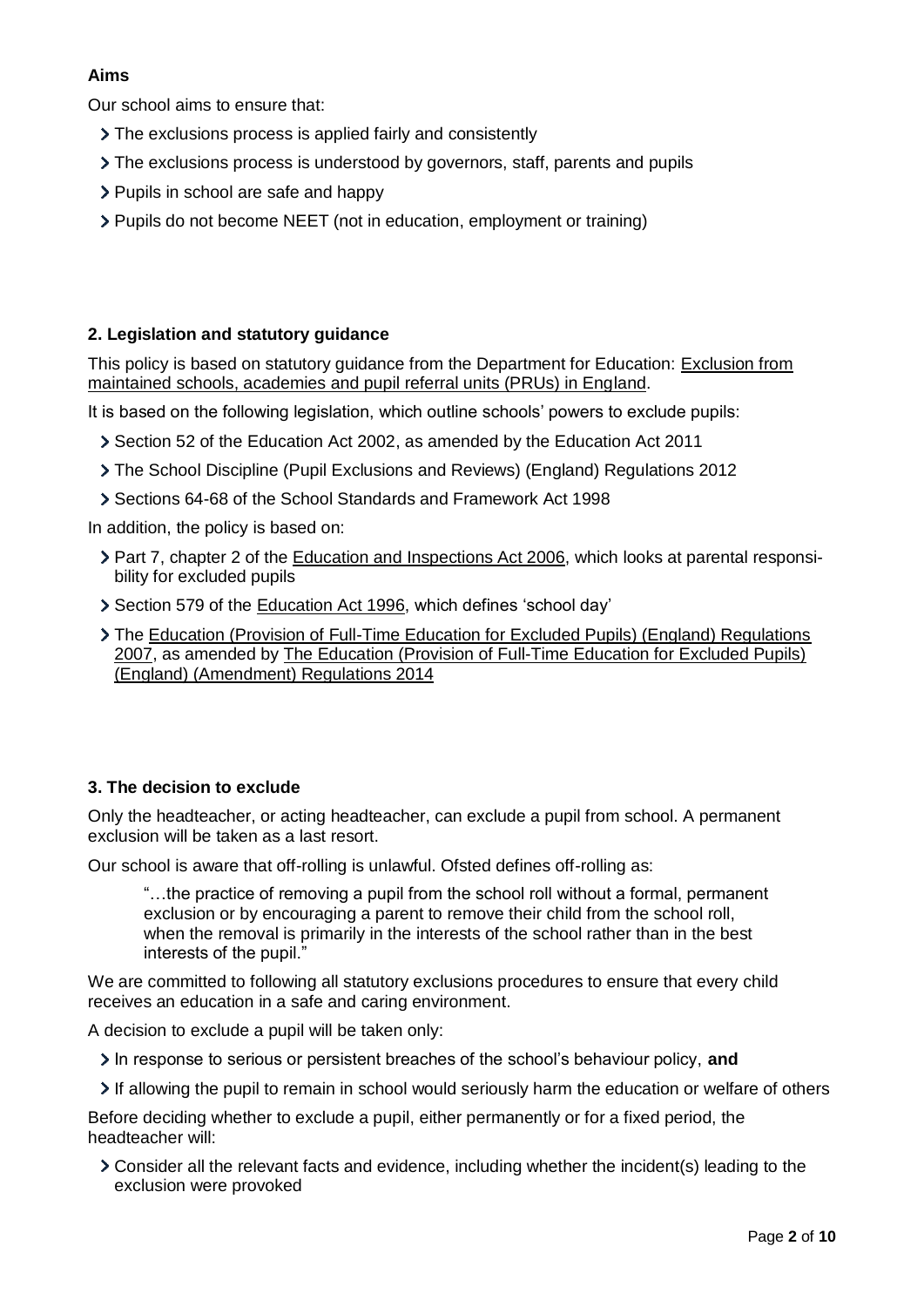- Allow the pupil to give their version of events
- Consider if the pupil has special educational needs (SEN)

### **4. Definition**

For the purposes of exclusions, school day is defined as any day on which there is a school session. Therefore, INSET or staff training days do not count as a school day.

### **5. Roles and responsibilities**

#### **5.1 The headteacher**

### **Informing parents**

The headteacher will immediately provide the following information, in writing, to the parents of an excluded pupil:

- > The reason(s) for the exclusion
- $\triangleright$  The length of a fixed-term exclusion or, for a permanent exclusion, the fact that it is permanent
- Information about parents' right to make representations about the exclusion to the governing board and how the pupil may be involved in this
- Where there is a legal requirement for the governing board to meet to consider the reinstatement of a pupil, and that parents have a right to attend a meeting, be represented at a meeting (at their own expense) or bring a friend

The headteacher will also notify parents by the end of the afternoon session on the day their child is excluded that for the first 5 school days of an exclusion, or until the start date of any alternative provision where this is earlier, parents are legally required to ensure that their child is not present in a public place during school hours without a good reason. Parents may be given a fixed penalty notice or prosecuted if they fail to do this.

If alternative provision is being arranged, the following information will be included when notifying parents of an exclusion:

- The start date for any provision of full-time education that has been arranged
- The start and finish times of any such provision, including the times for morning and afternoon sessions, where relevant
- > The address at which the provision will take place
- Any information required by the pupil to identify the person they should report to on the first day

Where this information on alternative provision is not reasonably ascertainable by the end of the afternoon session, it may be provided in a subsequent notice, but it will be provided no later than 48 hours before the provision is due to start. The only exception to this is where alternative provision is to be provided before the sixth day of an exclusion, in which case the information can be provided with less than 48 hours' notice with parents' consent.

#### **Informing the governing board and local authority**

The headteacher will immediately notify the governing board and the local authority (LA) of:

- A permanent exclusion, including when a fixed-period exclusion is made permanent
- Exclusions which would result in the pupil being excluded for more than 5 school days (or more than 10 lunchtimes) in a term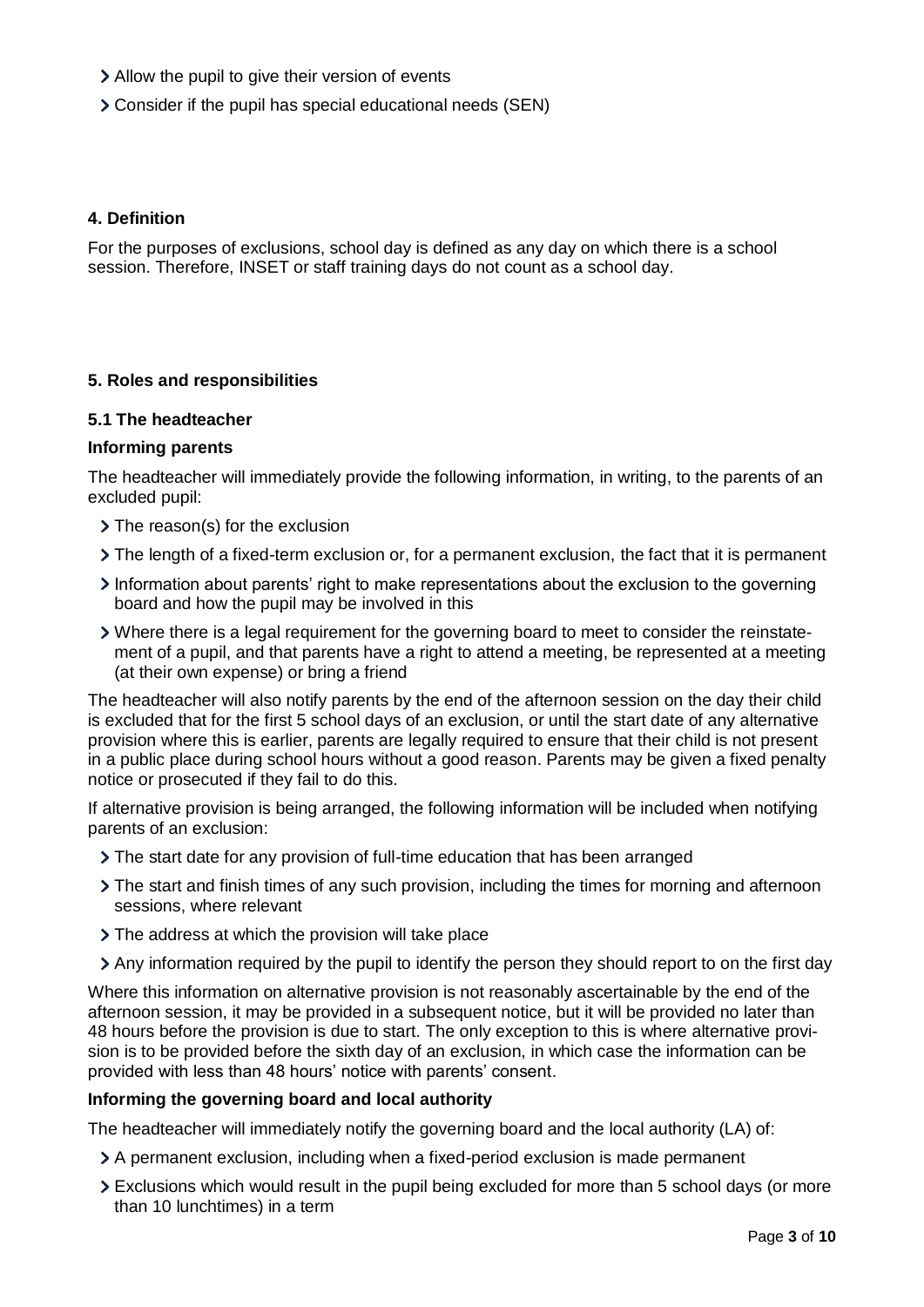Exclusions which would result in the pupil missing a public examination

For a permanent exclusion, if the pupil lives outside the LA in which the school is located, the headteacher will also immediately inform the pupil's 'home authority' of the exclusion and the reason(s) for it without delay.

For all other exclusions, the headteacher will notify the governing board and LA once a term.

## 5.2 The governing board

Responsibilities regarding exclusions is delegated to the curriculum committee consisting of at least 3 governors.

The committee has a duty to consider the reinstatement of an excluded pupil (see section 6).

### 5.3 The LA

For permanent exclusions, the LA is responsible for arranging suitable full-time education to begin no later than the sixth day of the exclusion.

## **6. Considering the reinstatement of a pupil**

The committee will consider the reinstatement of an excluded pupil within 15 school days of receiving the notice of the exclusion if:

The exclusion is permanent

- It is a fixed-term exclusion which would bring the pupil's total number of school days of exclusion to more than 15 in a term
- It would result in a pupil missing a public examination

If requested to do so by parents, the Curriculum Committee will consider the reinstatement of an excluded pupil within 50 school days of receiving notice of the exclusion if the pupil would be excluded from school for more than 5 school days, but less than 15, in a single term.

Where an exclusion would result in a pupil missing a public examination, the Curriculum Committee will consider the reinstatement of the pupil before the date of the examination. If this is not practicable, the chair of the governing board (or the vice-chair where the chair is unable to make this consideration) will consider the exclusion independently and decide whether or not to reinstate the pupil.

The committee can either:

- Decline to reinstate the pupil, or
- Direct the reinstatement of the pupil immediately, or on a particular date

In reaching a decision, the Committee will consider whether the exclusion was lawful, reasonable and procedurally fair and whether the headteacher followed their legal duties. They will decide whether or not a fact is true 'on the balance of probabilities', which differs from the criminal standard of 'beyond reasonable doubt', as well as any evidence that was presented in relation to the decision to exclude.

Minutes will be taken of the meeting, and a record of evidence considered kept. The outcome will also be recorded on the pupil's educational record.

The Committee will notify, in writing, the headteacher, parents and the LA of its decision, along with reasons for its decision, without delay.

Where an exclusion is permanent, the Committee's decision will also include the following:

- > The fact that it is permanent
- Notice of parents' right to ask for the decision to be reviewed by an independent review panel, and: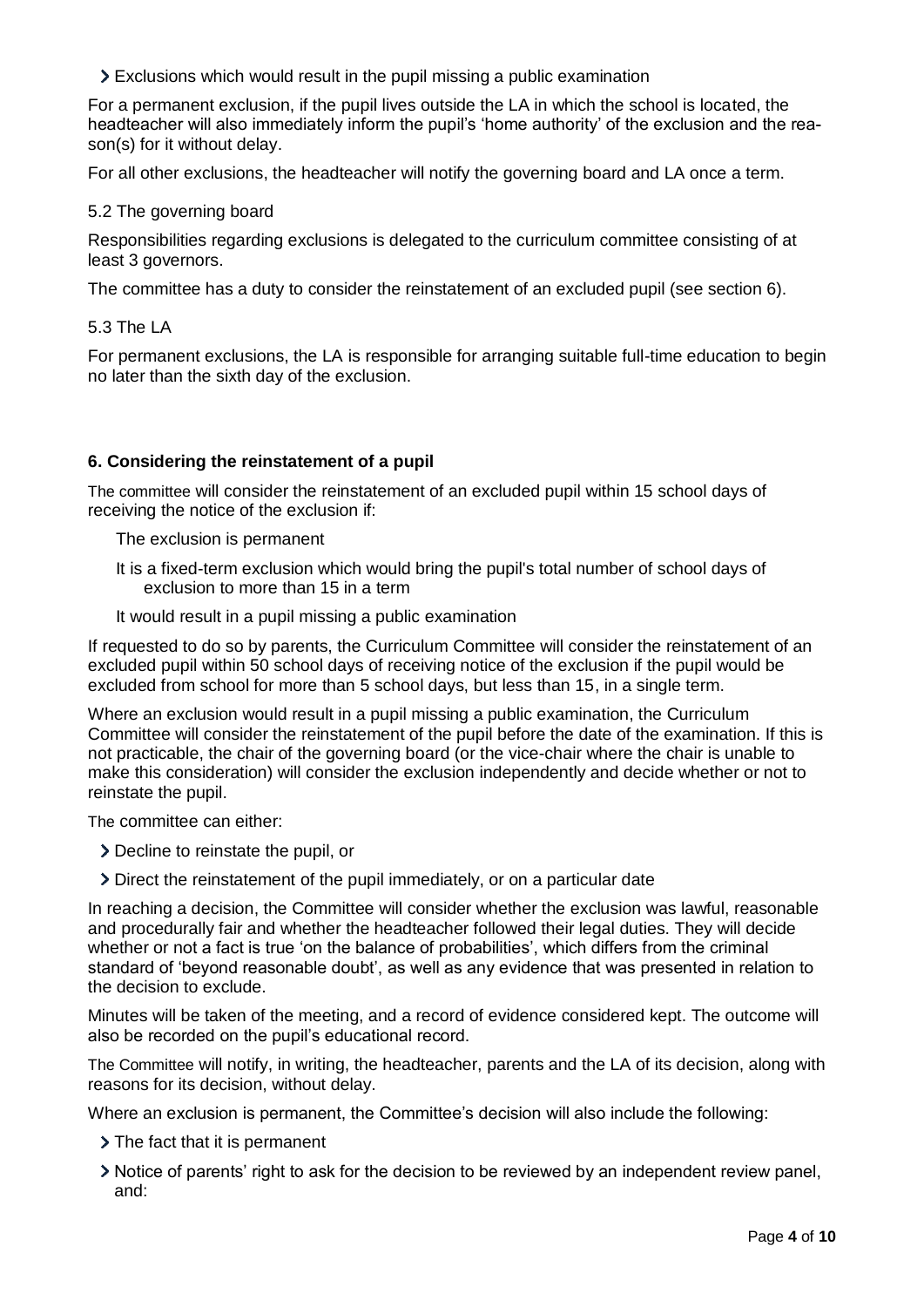- The date by which an application for an independent review must be made
- The name and address to whom an application for a review should be submitted
- That any application should set out the grounds on which it is being made and that, where appropriate, reference to how the pupil's SEN are considered to be relevant to the exclusion
- That, regardless of whether the excluded pupil has recognised SEN, parents have a right to require the LA to appoint an SEN expert to attend the review
- Details of the role of the SEN expert and that there would be no cost to parents for this appointment
- That parents must make clear if they wish for an SEN expert to be appointed in any application for a review
- That parents may, at their own expense, appoint someone to make written and/or oral representations to the panel, and parents may also bring a friend to the review
- That if parents believe that the exclusion has occurred as a result of discrimination, they may make a claim under the Equality Act 2010 to the first-tier tribunal (special educational needs and disability), in the case of disability discrimination, or the county court, in the case of other forms of discrimination. A claim of discrimination made under these routes should be lodged within 6 months of the date on which the discrimination is alleged to have taken place

## **7. An independent review**

If parents apply for an independent review, the LA will arrange for an independent panel to review the decision of the governing board not to reinstate a permanently excluded pupil.

Applications for an independent review must be made within 15 school days of notice being given to the parents by the governoing board of its decision to not reinstate a pupil.

A panel of 3 or 5 members will be constituted with representatives from each of the categories below. Where a 5-member panel is constituted, 2 members will come from the school governors category and 2 members will come from the headteacher category.

- A lay member to chair the panel who has not worked in any school in a paid capacity, disregarding any experience as a school governor or volunteer
- School governors who have served as a governor for at least 12 consecutive months in the last 5 years, provided they have not been teachers or headteachers during this time
- Headteachers or individuals who have been a headteacher within the last 5 years

A person may not serve as a member of a review panel if they:

- $\geq$  Are a member of the LA or governing board of the excluding school
- Are the headteacher of the excluding school, or have held this position in the last 5 years
- Are an employee of the LA or the governing board, of the excluding school (unless they are employed as a headteacher at another school)
- Have, or at any time have had, any connection with the school, governing board, parents or pupil, or the incident leading to the exclusion, which might reasonably be taken to raise doubts about their impartially
- $\geq$  Have not had the required training within the last 2 years (see appendix 1 for what training must cover)

A clerk will be appointed to the panel.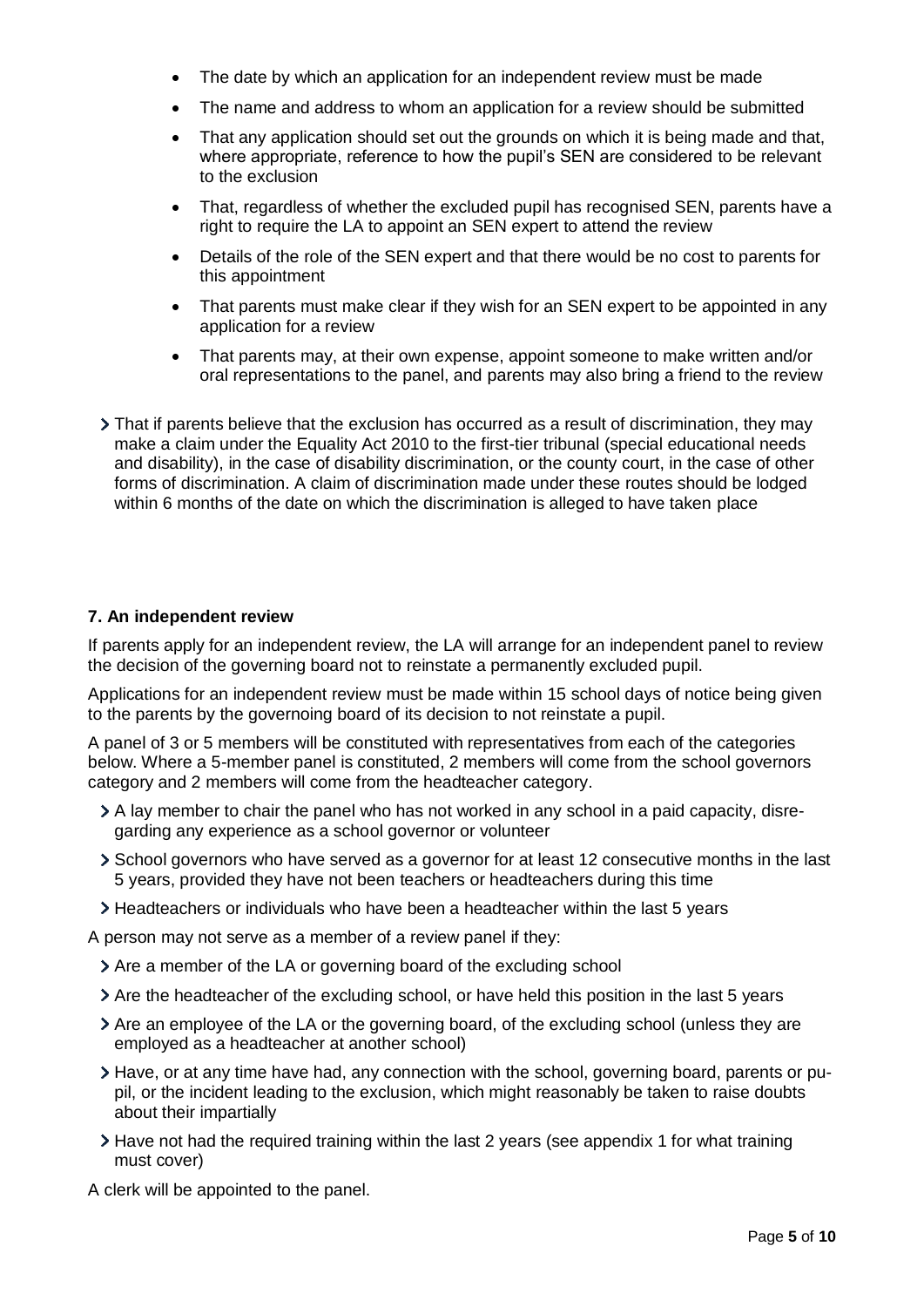The independent panel will decide one of the following:

- Uphold the governing board's decision
- Recommend that the governing board reconsiders reinstatement
- Quash the governing board's decision and direct that they reconsider reinstatement (only when the decision is judged to be flawed)

The panel's decision can be decided by a majority vote. In the case of a tied decision, the chair has the casting vote.

## **8. School registers**

A pupil's name will be removed from the school admissions register if:

- 15 school days have passed since the parents were notified of the exclusion panel's decision to not reinstate the pupil and no application has been made for an independent review panel, or
- The parents have stated in writing that they will not be applying for an independent review panel

Where an application for an independent review has been made, the governing board will wait until that review has concluded before removing a pupil's name from the register.

Where alternative provision has been made for an excluded pupil and they attend it, code B (education off-site) or code D (dual registration) will be used on the attendance register.

Where excluded pupils are not attending alternative provision, code E (absent) will be used.

#### **9. Returning from a fixed-term exclusion**

Following a fixed-term exclusion, a re-integration meeting will be held involving the pupil, parents, a member of senior staff and other staff, where appropriate.

When a pupil returns from a fixed-term exclusion, the pupil and parent / carer will meet with the head or deputy head teacher and SENDCo if appropriate and agree a behavior plan which will be monitored daily.

#### **10. Monitoring arrangements**

The head teacher monitors the number of exclusions every term and reports back to the governors. They also liaise with the local authority to ensure suitable full-time education for excluded pupils.

#### **11. Links with other policies**

This exclusions policy is linked to our

- Behaviour policy
- SEN policy and information report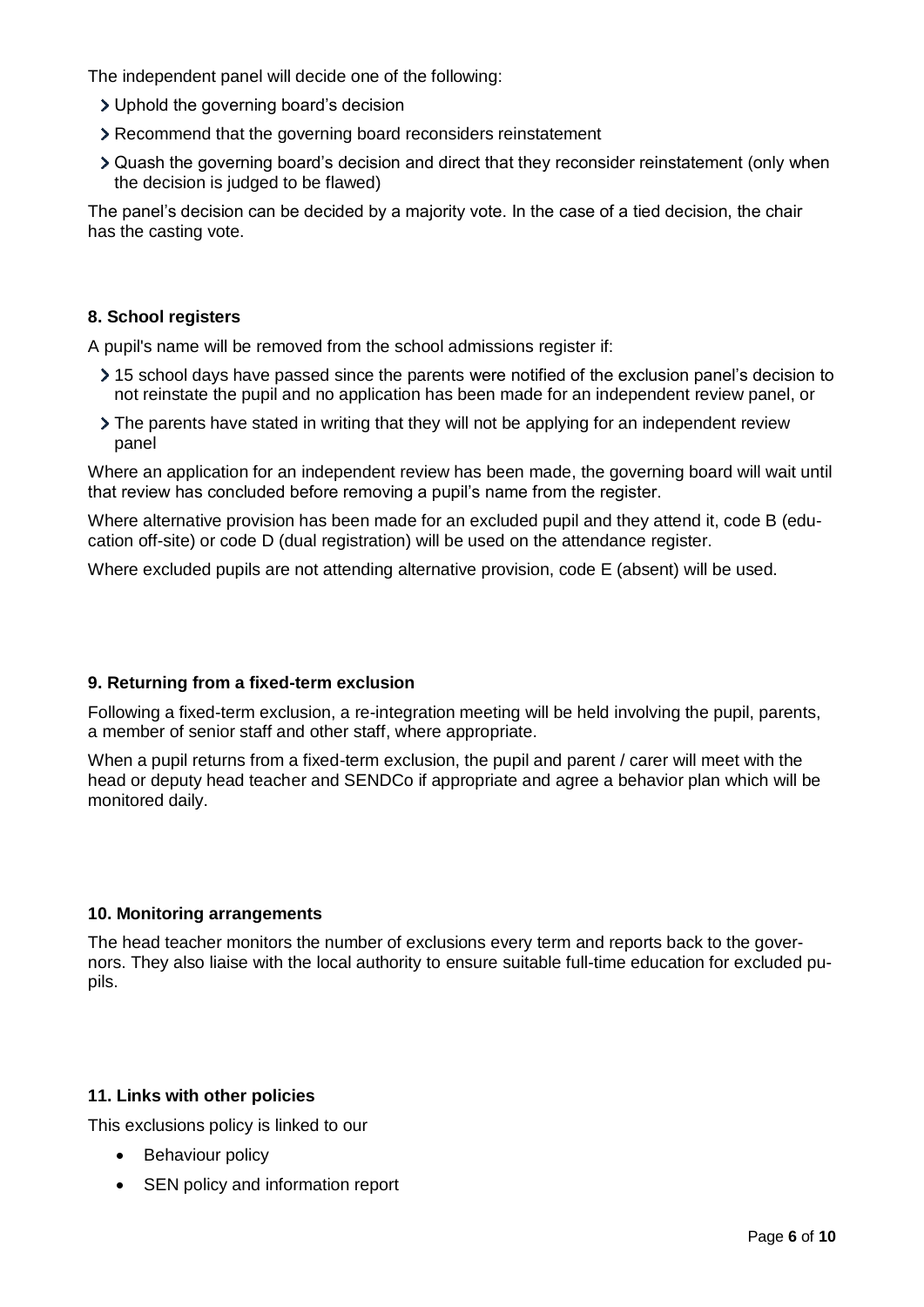The LA must ensure that all members of an independent review panel and clerks have received training within the 2 years prior to the date of the review.

Training must have covered:

- The requirements of the primary legislation, regulations and statutory guidance governing exclusions, which would include an understanding of how the principles applicable in an application for judicial review relate to the panel's decision making
- The need for the panel to observe procedural fairness and the rules of natural justice
- > The role of the chair and the clerk of a review panel
- The duties of headteachers, governing boards and the panel under the Equality Act 2010
- The effect of section 6 of the Human Rights Act 1998 (acts of public authorities unlawful if not compatible with certain human rights) and the need to act in a manner compatible with human rights protected by that Act

## **Covid-19 Addendum**

#### **Important dates**

The arrangements come into force on 1 June 2020 and will apply to all exclusions occurring from then until 24 September 2020 (inclusive of those dates). The arrangements also apply to:

- permanent and fixed term exclusions occurring before 1 June which have not yet been considered by the governing board of the school
- permanent exclusions occurring before 1 June which have been considered by the governing board, if they have chosen not to reinstate the pupil and the time limit to apply for a review of this decision has not passed
- permanent exclusions occurring before 1 June where a parent (or pupil aged 18) has requested a review of a governing board's decision, but this has not yet happened

Any exclusions covered by the arrangements will continue to be subject to them after 24 September 2020, until the procedures for scrutiny of the exclusion have been exhausted.

An exclusion should be taken as having 'occurred' on the first day of the exclusion (not the date when the decision to exclude was made or communicated).

#### **Remote access meetings**

When governing boards or independent review panels (IRPs) have to meet to consider an exclusion, they can do so via telephone or video-conference software ('remote access') as long as certain conditions are met.

The conditions are that it is not reasonably practicable for the meeting to take place in person, within the usual timescales, because of coronavirus (COVID-19), and that the governing board (or arranging authority, if the meeting is an IRP) is satisfied that:

- all the participants agree to the use of remote access
- all the participants have access to the technology which will allow them to hear and speak throughout the meeting, and to see and be seen, if a live video link is used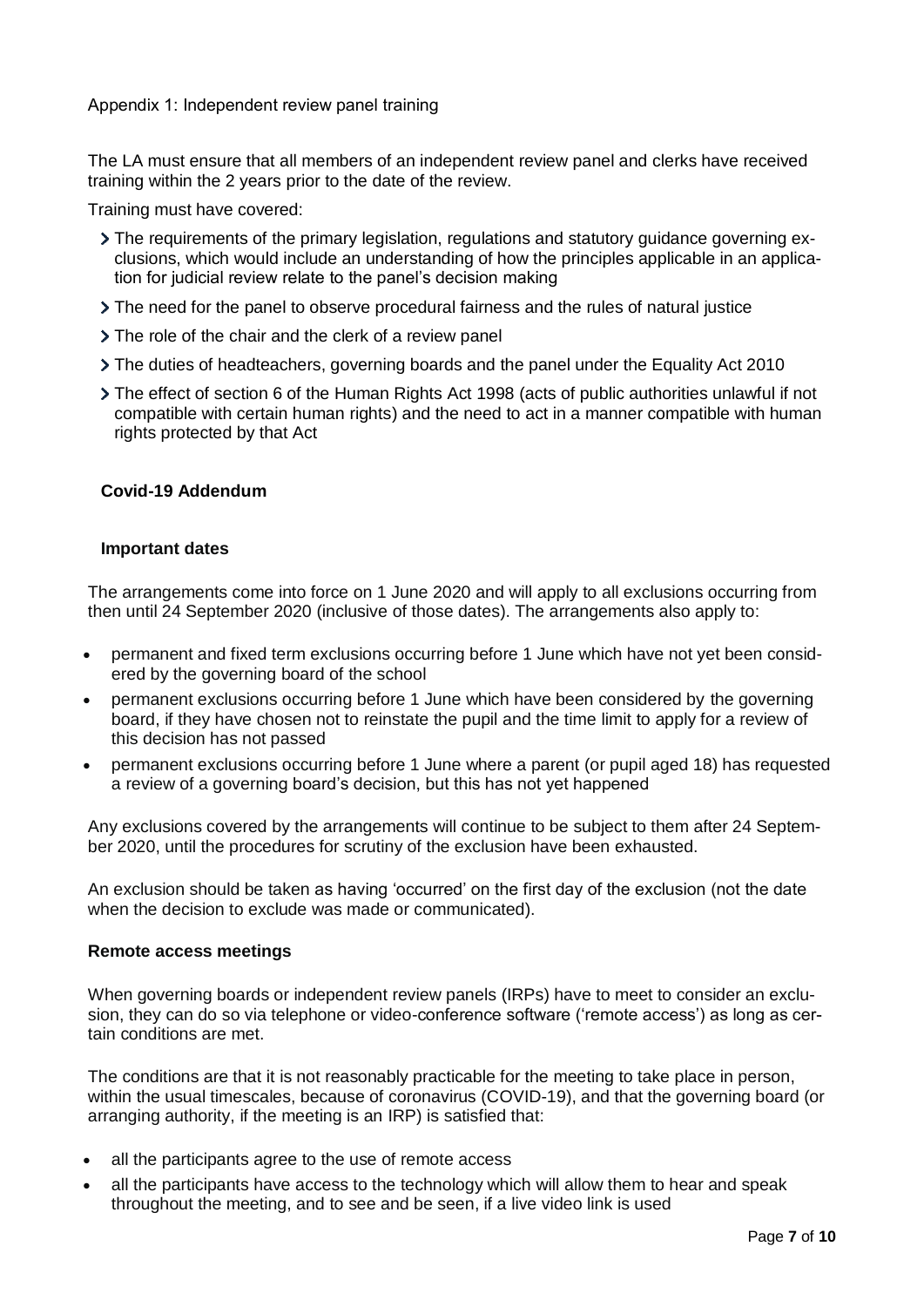- all the participants will be able to put across their point of view or fulfil their function
- the meeting can be held fairly and transparently via remote access

It is the responsibility of the school governing board (or the arranging authority in the case of an IRP meeting) to make sure these conditions are met before a meeting takes place.

The governing board or arranging authority should assess the facts of the case, the circumstances in which a meeting in person could be expected to take place, the needs of the intended participants (as far as this is possible), and the latest public health guidance when determining whether it would be reasonably practicable to meet in person.

#### **Arranging a remote access meeting**

The governing board or arranging authority should explain the technology they propose to use to participants and should make sure that the participants (particularly pupils and their families) know that they do not have to agree to a meeting to be held via remote access if they do not want to. They should make families aware that if they do not consent to a remote access meeting then the meeting is likely to be delayed.

Though all participants must have agreed to the use of remote access, where a parent or pupil has given their agreement for a meeting to be held via remote access, the other participants should make reasonable efforts to accommodate that preference unless there is a clear reason not to.

The normal requirements for who must be invited to a governing board or IRP meeting remain in place. However, those who have no intention of taking part in the meeting should not be treated as 'participants' for the purposes of the conditions stated above.

Governing boards, arranging authorities and panel members must comply with relevant equalities legislation and recognise that some participants may find it difficult to participate in a remote access meeting (for example, if someone has a disability or if English is not their first language).

If a meeting is held via remote access, every effort should be made by the chair to check the participants understand the proceedings and can engage with them, to ensure the meeting is conducted fairly. If, once the meeting starts, the meeting cannot proceed fairly (for example, because a participant cannot access the meeting), the governing board or IRP should adjourn the meeting.

The use of remote access does not alter other procedural requirements that may apply to governing boards, arranging authorities or IRPs. For example, if a parent requests the appointment of a special educational needs (SEN) expert to advise a review panel, the local authority/academy trust must appoint one and cover the cost as normal. Parents may bring a friend or representative, as normal.

Though governing boards and IRPs must consider written representations if they are made, the law does not allow for solely paper-based 'meetings', conducted in writing.

As long as the conditions for a remote access meeting are met, it is possible for some participants to be present in person and for others to join the meeting via remote access. All the participants must have access to technology which will allow them to hear and be heard by others throughout (and to see and be seen throughout, if a live video link is used).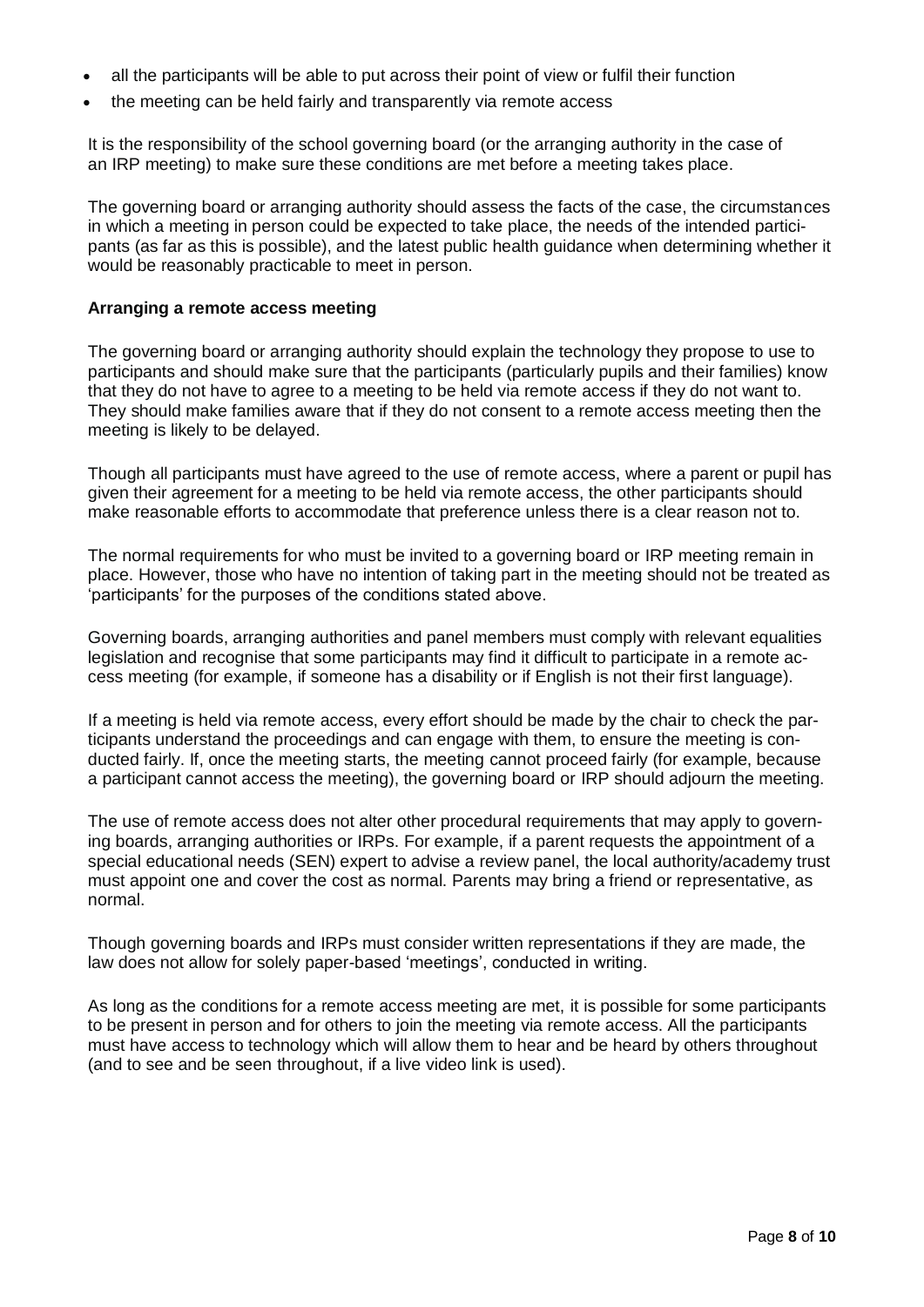## **Timescales for meetings of governing boards**

If it has not been reasonably practicable for governing boards to meet in person within the original time limit for a reason related to coronavirus (COVID-19) or remotely for a reason relating to the other conditions for a remote access meeting, the time limit for the meeting will be extended.

The time limit for a governing board meeting will not be extended if it has already passed before 1 June. The government appreciates that it may not have been possible to meet the normal time limits over recent months, due to the disruption caused by the coronavirus (COVID-19) outbreak and the health risks of holding meetings. Governing boards should arrange for overdue meetings to take place via remote access, if the conditions for such a meeting are met, or in person as soon as it is safe and practicable to do so.

If a time limit for a meeting has been extended, the governing board should reassess at regular intervals whether it is reasonably practicable to meet in person and, if it is, should arrange to do so without delay, in light of the need to minimise uncertainty for pupils and their families as far as possible.

### **Meetings to consider permanent exclusions, and fixed period exclusions resulting in the pupil missing more than 15 school days in a term**

If a pupil is permanently excluded or receives a fixed period exclusion which results in them having been excluded for 16 or more school days in a term, then the governing board should try to meet to discuss reinstatement within 15 school days. If it has not been reasonably practicable for the governing board to meet face to face within 15 school days for reasons relating to coronavirus (COVID-19), and it has not been reasonably practicable to meet by way of remote access for a reason relating to the conditions for a remote access meeting, the limit will be extended to 25 school days, or as long as reasonably necessary for a reason related to coronavirus (COVID-19).

## **Meetings to consider fixed period exclusions resulting in the pupil missing between 6 and 15 school days in a term**

If a pupil receives a fixed period exclusion which results in them having been excluded for at least 6 school days in a term but not more than 15 school days in that term, and the parent (or pupil, if aged 18 or above) chooses to make representations about the exclusion, then the governing board should meet to discuss reinstatement within 50 school days. If it has not been reasonably practicable for the governing board to meet face to face within 50 school days for reasons relating to coronavirus (COVID-19), and it has not been reasonably practicable to meet by way of remote access for a reason relating to the conditions for a remote access meeting, the limit will be extended to 60 days, or as long as reasonably necessary for a reason related to coronavirus (COVID-19).

#### **Timescales for application for independent reviews of exclusions**

Where a governing board declines to reinstate a pupil who has been permanently excluded, parents (or the excluded pupil, if they are 18 years old or above) can apply for a review of the governing board's decision.

For exclusions covered under these arrangements, the deadline for applications has increased to 25 school days from the date on which notice in writing of the governing board's decision is given to parents, or directly to the pupil if they are 18 or above.

Schools must wait for the extended period of 25 school days to pass without an application having been made before deleting the name of a permanently excluded pupil from their admissions register, in accordance with the Education (Pupil Registration) (England) Regulations 2006 as amended.